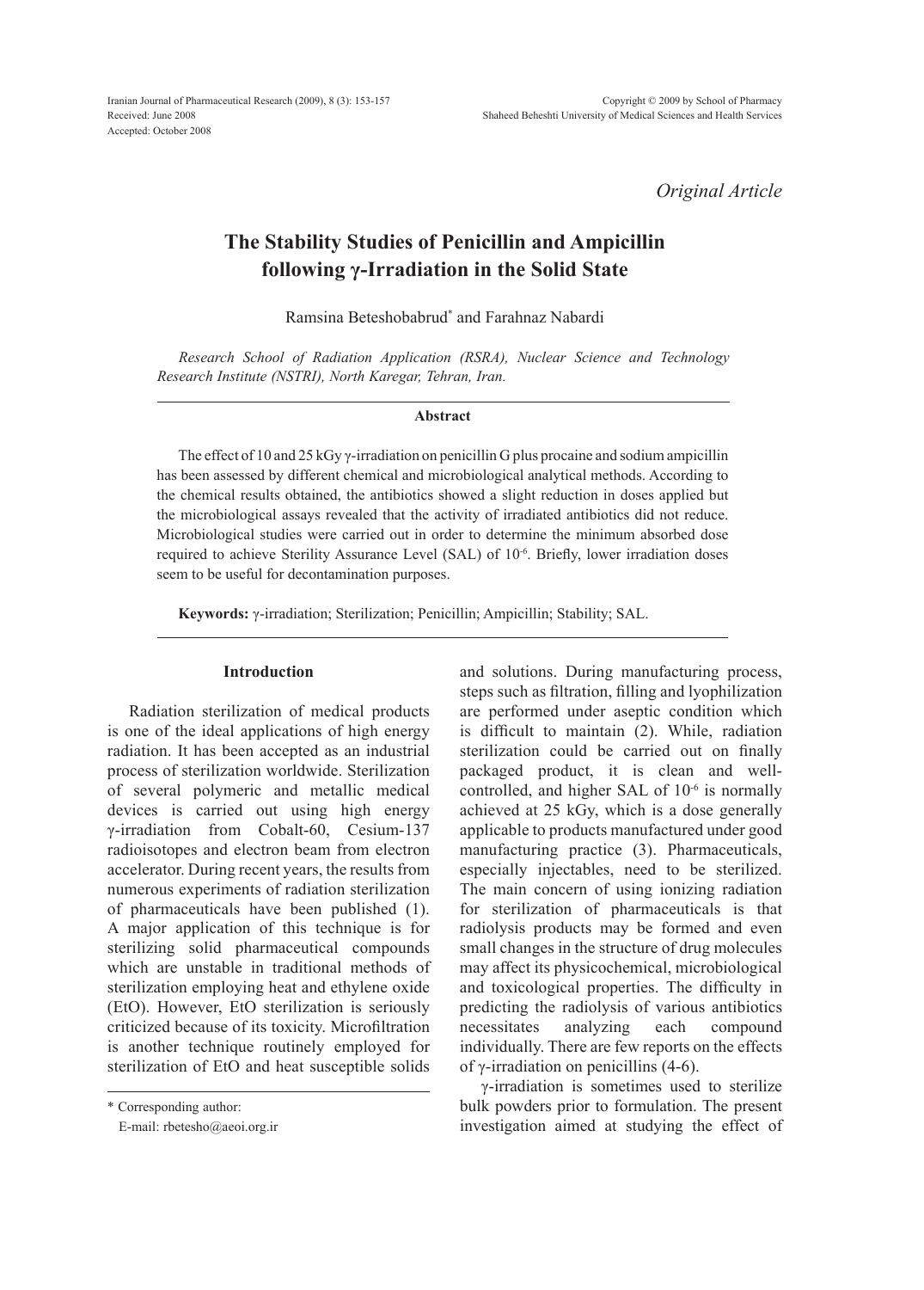different doses of γ-irradiation on natural and semi-synthetic members of penicillins, i.e. penicillin G and sodium ampicillin.

They have been irradiated in the dry-state and the probable changes in physicochemical and microbiological properties were studied. Our findings have been related to the feasibility of their radiation sterilization.

#### **Experimental**

#### **Materials**

Antibiotics used were penicillin G plus procaine (800,000 IU/vial) and sodium ampicillin (100 mg/vial) with batch numbers of 3L247 and 3C026, respectively. Jaber-ebne-Hayan Pharmaceutical company kindly provided the antibiotics.

## **Methods**

#### *Irradiation*

Antibiotic powders were irradiated in original glass vials with 10 and 25 kGy at room temperature in a 60Co source chamber (Gamma Cell-220) at a dose rate of 0.447 GyS-1 determined by Perspex dosimeters.

## *HPLC*

The Reverse Phase HPLC system which was used consisted of a Knauer Compact chromatograph with 20 μl injectable loop, spectral photometer set at 254 nm and 180×3 mm analytical column packed with 10 μm packing L1. The mobile phase was a mixture of water, acetonitrite, phosphate buffer solution and glacial acetic acid (3600:360:40:4). The flow rate was set at 2 mL min<sup>-1</sup> and the column temperature was maintained at 40°C (7).

# *UV spectrophotometry, pH and specific rotation*

UV spectrophotometric determinations were carried out on aqueous solutions of the irradiated drug at appropriate concentrations in 430 nm using Perkin Elmer 2201.

The pH was measured using Hanna pH meter at the concentration recommended in the labeling. Specific rotation was measured using Atago polarimeter. Solubility, identification, appearance, syringibility and clean of suspension tests were performed on both antibiotics (7).

## *Plate cultivation technique*

Mueller-Hinton Agar (Himedia) plates were inoculated with 2 to 8-h cultures of *S. aureus* ATCC 25923 and *E. coli* ATCC 25922 with a density adjusted to  $1.5 \times 10^8$  cell mL<sup>-1</sup> (0.5 McFarland). Sterile paper disks (6 mm in diameter) containing 10, 16, 20, 25 and 30 IU penicillin (dissolved in distilled water) and 5, 8, 10, 15, 20 and 25 µg ampicillin (dissolved in phosphate buffer, pH 6) were placed on the agar surface. After incubation at 35°C for 18 h, the zones of inhibition (ZOI) were measured as the complete inhibition of bacterial growth around the disks as judged by the unaided eye (8).

## *Macrodilution technique*

One milliliter of 5×107 cell mL-1 of *S. aureus* ATCC 29213 and *E. coli* ATCC 25922 was spiked into penicillin G and ampicillin samples which had already been diluted (1:2) using Mueller-Hinton Broth (Himedia) (9). The Minimum Inhibitory Concentration (MIC) was defined as the lowest concentration of antibiotics capable of inhibiting the growth of organisms completely after incubation at 35°C for 16-20 h, as detected by the unaided eye. The results presented are the mean of 7 replications for antibiotics irradiated at 10 and 25 kGy.

## *D-value*

*Bacillus pumilus* E601 spores in triple distilled water at a concentration of  $10<sup>7</sup>$  cell mL-1 were irradiated with sublethal doses and then cultured in Plate Count Agar medium (Merck). The survivors were counted after incubation at 35°C for 48 h. The D-value was the slope of the inactivation curve obtained versus different doses, which is the required dose to kill 90% of viable bacteria. To determine the radiation resistance of spores in antibiotic suspension, the inactivation curve of *B. pumilus* spores in non-lethal concentrations of antibiotics were evaluated.

## **Results**

## *HPLC analysis*

The chemical analyses results of irradiated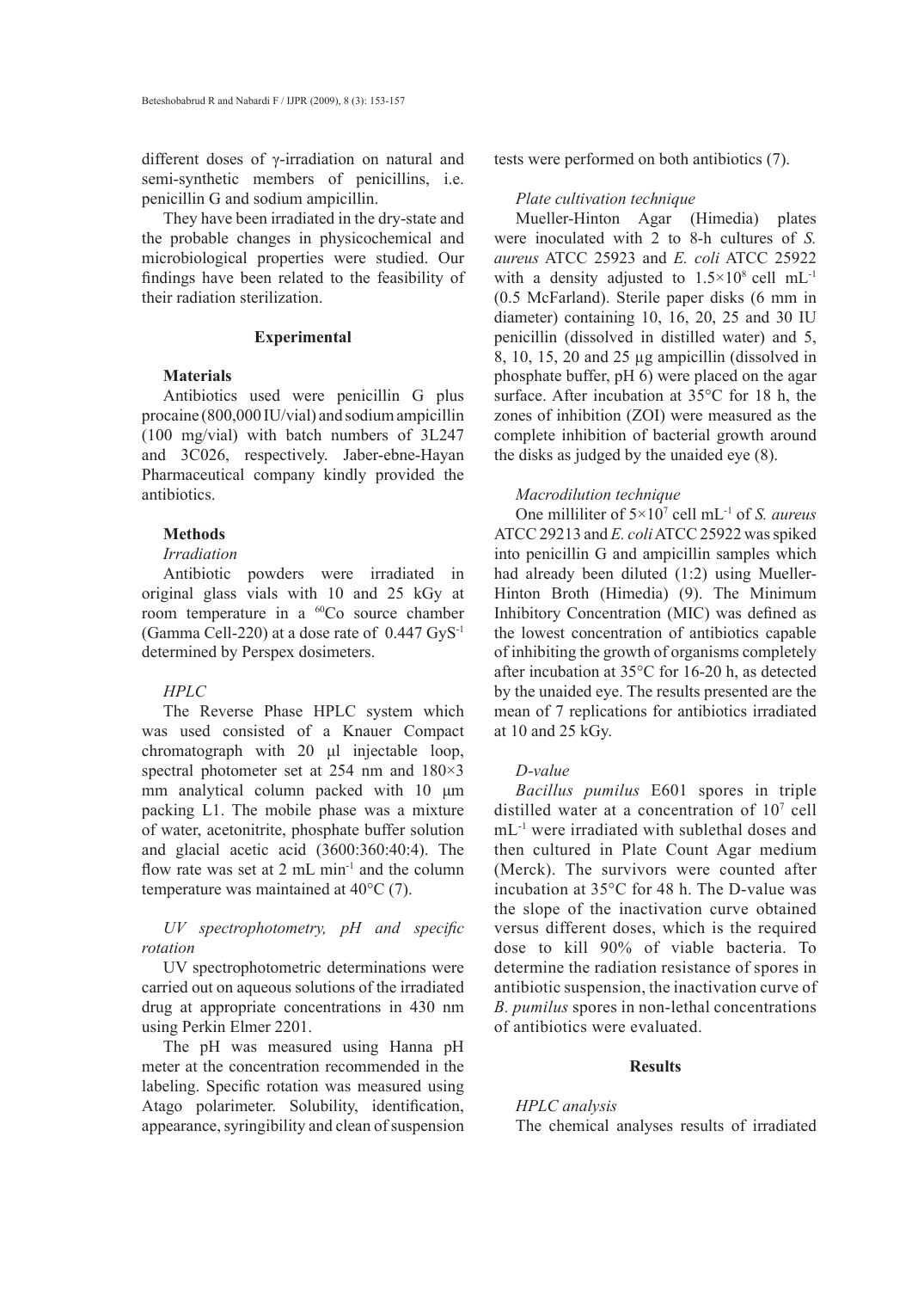| Test                   | Unirradiated                 | $10 \text{ kGy}$             | $25 \text{ kGy}$             |
|------------------------|------------------------------|------------------------------|------------------------------|
| Color                  | White                        | Yellow                       | Yellow                       |
| Syringe ability        | Able                         | Able                         | Able                         |
| Dispersibility         | Uniform suspension           | Uniform suspension           | Uniform suspension           |
| Clean of suspension    | Free from visible impurities | Free from visible impurities | Free from visible impurities |
| Content of penicillin* | $\mathbf{0}$                 | $-0.051$                     | $-0.054$                     |
| Content of procaine*   | $\mathbf{0}$                 | 0.0029                       | $-0.023$                     |

**Table 1 .** Chemical analysis of penicillin G plus procaine as determined by the USP method.

\* As percentage with respect to estimated total peak area of unirradiated samples.

samples are presented in Table 1 and 2. Quantization of the main sodium ampicillin peaks gave purity values of 95.8 and 97.1% for the samples irradiated at 10 and 25 kGy, respectively, compared to unirradiated standard sample. For penicillin, these values were 95.7% and 95.4% at 10 and 25 kGy, respectively.

The purity of antibiotics peaks was determined by absorbance rationing. The differences in values between irradiated and unirradiated samples suggested the presence of interfering substances, which could contribute to increased radiolysis. Nevertheless, no unusual peaks in HPLC chromatograms of irradiated drugs were seen in conditions used here.

## *UV and discoloration*

Irradiation discolored the antibiotic powders from off-white to yellow (Tables 1 and 2). The intensity of the color rose as radiation dose increased, shown itself by an increased absorption in 430 nm for ampicillin which was more than the threshold of 0.15 mentioned in the US Pharmacopeia 27. In contrast, the syringe and dispersibility of penicillin G suspension as well as solubility and the identification test results of sodium ampicillin revealed no significant changes after irradiation.

## *pH*

Changes in pH of irradiated ampicillin were in normal range of 8-10 (according to USP-28) and not affected by the doses applied.

#### *Specific rotation*

The treated ampicillin at 10 and 25 kGy showed specific rotation of 279° and 265°, respectively (i.e., 0.35% and 5.4% reduction compared to unirradiated antibiotic), but it was still in normal range of 258-287 (according to USP-27) (Table 2).

# *Biological activity of irradiated antibiotics*

The biological potency of untreated antibiotics based on its ability to inhibit bacterial growth was assayed first using standard bacterial strains mentioned before. The effect of antibiotic concentrations on growth of tested bacteria, as determined in the test for procedure validity, is shown in Figure 1. The inhibition of bacterial growth was enhanced in disks containing higher concentrations of antibiotics.

Moderate ZOI were observed around disks containing 25 IU penicillin and 20 µg ampicillin. These concentrations of antibiotics were prepared from irradiated antibiotics. The results of biological assays are presented in Table 3.

**Table 2.** Chemical analysis of sodium ampicillin as determined by the USP method.

| Sodium ampicillin | $\Delta$ pH | Absorbance at 430 nm | Specific rotation | $HPLC*$                  | Color  |
|-------------------|-------------|----------------------|-------------------|--------------------------|--------|
| Unirradiated      |             | 0.032                | 280               | $\overline{\phantom{0}}$ | White  |
| 10 kGv            | $-0.07$     | 0.187                | 279               | $-0.056$                 | Yellow |
| $25 \text{ kGv}$  | $-0.06$     | 0.371                | 265               | $-0.043$                 | Yellow |

\*As percentage with respect to estimated total peak area of unirradiated samples.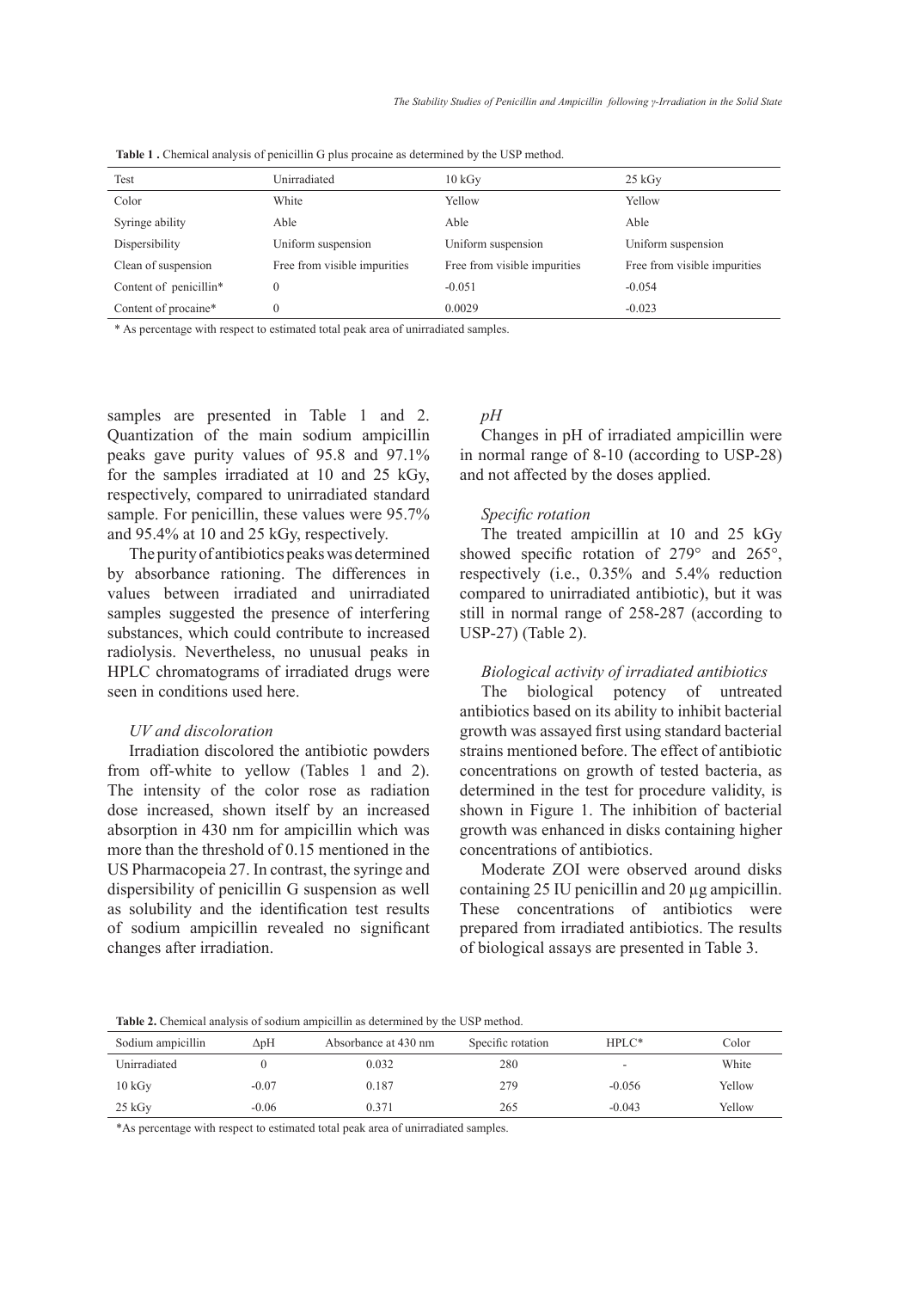|                            | Diameter of inhibition zone in mm<br>$(\text{mean} \pm 2SD)$ |                  | $MIC$ in $\mu$ g/mL<br>(mode) |         |
|----------------------------|--------------------------------------------------------------|------------------|-------------------------------|---------|
| Antibiotics                | S. aureus                                                    | E. coli          | S. aureus                     | E. coli |
| Sodium ampicillin          |                                                              |                  |                               |         |
| Unirradiated               | $22.4 \pm 0.76$                                              | $14.14 \pm 1.38$ | ٠                             | 3.5     |
| 10 kGy                     | $22.43 \pm 1.07$                                             | $13.86 \pm 1.8$  |                               | 3.5     |
| $25 \text{ kGy}$           | $22.14 \pm 1.8$                                              | $13.43 \pm 1.95$ | ٠                             | 3.5     |
| Penicillin G plus procaine |                                                              |                  |                               |         |
| Unirradiated               | $19\pm 2.31$                                                 |                  | $\overline{2}$                |         |
| $10\,\mathrm{kGy}$         | $19.33 \pm 1.8$                                              | ۰                | $\overline{2}$                | ۰       |
| 25 kGy                     | $19.43 \pm 1.95$                                             |                  | 2                             |         |

**Table 3.** Diameters of growth-inhibition zones (ZOI) determined by the disk diffusion technique and minimum of inhibitory concentration (MIC) determined by the macrodilution test for the irradiated antibiotics, according to NCCLS.

- Not Determined

The values are the mean of 7 replications. In the dose range studied, the mean of ZOI for irradiated penicillin G and ampicillin were particularly unchanged in comparison with the control antibiotics (t-student, P<0.05).

The data obtained from MIC tests were discontinuous, so mode value was used for comparison instead of mean value. The mode value of unirradiated and irradiated ampicillin at 10 and 25 kGy for  $E$ . *coli* was 3.5  $\mu$ g mL<sup>-1</sup> (all of 7 repetitions for samples unirradiated as well as those irradiated at 10 kGy, and one out of 7 analyses for samples irradiated at 25 kGy showed MICs of 7  $\mu$ g mL<sup>-1</sup>).

When tested against *S. aureus*, the mode value of unirradiated as well as penicillin samples irradiated at 10 and 25 kGy was 2 IU mL-1 (in 2 repetitions out of 7 for samples unirradiated and those irradiated at 10 kGy, and in 3 out of 7 replicated tests related to the sample irradiated at 25 kGy, the MICs were 1 IU mL-1).

# *D-value*

Non-lethal concentrations of penicillin G and sodium ampicillin for *B. pumilus*  E601 spores evaluated by the macrodilution technique were  $0.0161$  U mL<sup>-1</sup> and  $0.0275$  µg mL<sup>-1</sup>, respectively. The inactivation curves of *B. pumilus* E601 spores in these concentrations of antibiotics are presented in Figure 4. The slope of these inactivation curves (D- value) showed no significant differences compared to the inactivation curve of spores in distilled water, indicating that antibiotic suspensions did not affect the resistance (D- value) of *B. pumilus*  E601 spores to radiation.

#### **Discussion**

A decrease of 5.1% and 5.4% in penicillin content and 5.7% and 4.4% in ampicillin content occurred following γ-irradiation at 10 and 25 kGy. This finding was in accordance with previous reports (4, 5, 10, 11).

HPLC chromatograms did not show any peaks attributable to degradation under conditions used; however, this could be explained as either the by-products, if any, did not have any absorbance at 254 nm, the wavelength used for detection, or may degradation products have escaped detection. Nevertheless, a decrease in penicillin and ampicillin contents was observed in HPLC chromatograms.

Specific rotation of ampicillin showed a decrease from 280° (before irradiation) to 279° and 265° after treatment at 10 and 25 kGy, respectively. This reduction may be due to the cleavage of hydrogen bounds in antibiotic molecule, which demonstrated itself as a raise in UV absorption in correlation with radiation doses.

A decrease in pH and specific optical rotation of ampicillin treated at 10 and 25 kGy was seen. There was also a reduction in penicillin and ampicillin contents that support the degradation of drugs.

Biological activity of the antibiotics, as evaluated by the plate and macrodilution